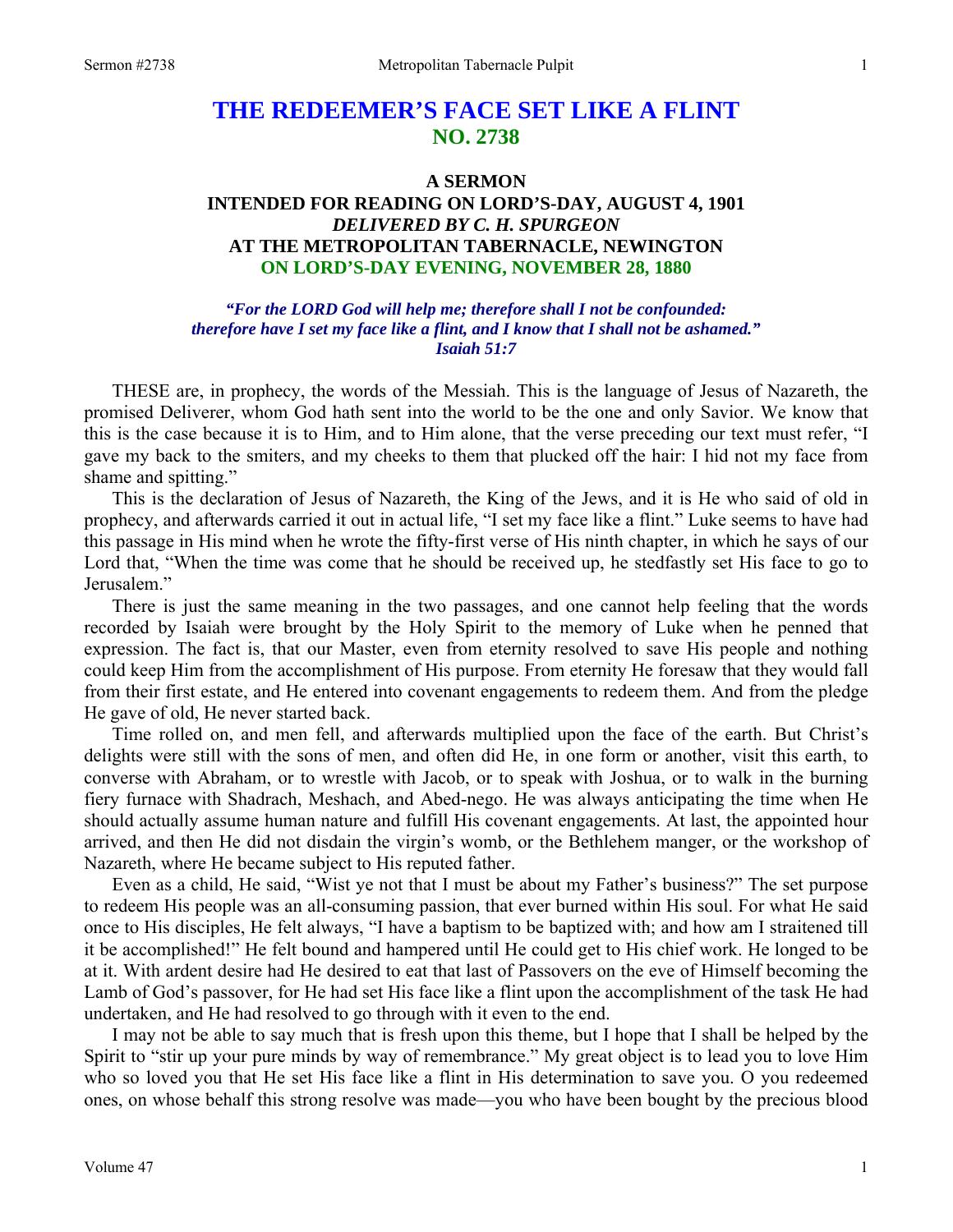of this steadfast, resolute Redeemer, come and think awhile of Him, that your hearts may burn within you, and that your faces may be set like flints to live and die for Him who lived and died for you!

First, I am going to speak to you upon *His steadfast resolve tested*. Secondly, upon *His steadfast resolve sustained*. And, thirdly, upon *His steadfast resolve imitated*.

**I.** First, our Lord said, "Therefore have I set my face like a flint," and we are to think of HOW HIS STERN RESOLVE WAS TESTED.

Our Lord was tempted to turn aside from this purpose, first, *by the offers of the world*. The populace wanted to take Him by force, and make Him a king. He was, at times, so popular amongst the multitude that the Pharisees did not dare to seize Him, for they feared the people. When He rode through the streets of Jerusalem in triumph, it appeared as if all the inhabitants of the city were, for awhile at least, upon His side.

They were, it is true, laboring under a great mistake. They supposed that He was about to set up a temporal sovereignty, and if He would do that, and drive away their Roman conquerors, they would gladly follow Him, but when they perceived that He had no such designs, but that His kingdom was purely spiritual, and not of this world—that He cared nothing for honor from men, but only sought to make them holy, then they changed their note, and cried, "Crucify him! Crucify him!"

Yet many a man, possessed by a high resolve, has been turned aside from his purpose by the bauble of earthly honor. He might have become great in his Master's esteem, but he chose to receive a worldly title and to wear a ribbon. He might have been a blessing to his fellow-men, but he was dazzled by the glitter of a coronet, so he left the path of usefulness to pursue the road of earthly fame. There have been hundreds and thousands of cases, in which men's characters appeared to be opening like a rose, but the worm of wealth was gnawing at the root, and ere the rose could fully expand, and flood the air with its perfume, it had been destroyed.

But Christ, when He was taken by Satan to an exceeding high mountain, and set upon a place where He could see all the kingdoms of the earth in a moment of time, and had the offer of all these if He would fall down and worship the power of evil, was not to be turned aside from His steadfastness. His zeal was too fervent, His purpose was too strong, His compassion for His people was too intense for Him to yield to the tempter. Had He not voluntarily left the thrones and royalties of heaven, and stripped Himself of the glorious array which He had worn within His Father's courts, to come down here to be a carpenter's son? So who could bribe Him to turn from His purpose? No one, for He had set His face like a flint to put off all thought of seeking earthly honor, and to endure the utmost depths of shame, that He might redeem His people from the wrath to come.

His steadfast purpose was tried, next, *by the persuasions of His friends*. It is very dangerous, when you are possessed by a high purpose, to go and consult with flesh and blood. For if you are worthy of such an honor, there are few who can match with you. Men, who live for God's glory and the well-being of their fellow-men, are like giants on the mountain tops, while others are hidden away in the depths of the valleys, hoarding up their gold, or living only for self.

He who would be a God's man, and such a man as Christ was, must not consult with flesh and blood, or ask His dearest friend's advice when once he knows his Lord's will. Christ's kinsmen said that He was beside Himself, and they would have laid hold of Him, and confined Him if they could. They thought His zeal had carried Him beyond the bounds of reason. And when He told His disciples about His approaching death upon the cross, "Peter took him, and began to rebuke him, saying, Be it far from thee, Lord: this shall not be unto thee;" and all the disciples would fain have persuaded Him to choose an easier path than that which led to Calvary and the grave.

In the present day, there are many men who might have been both good and great if they had not been spoilt by their friends. They listened to what they thought was meant to be uttered in love to them, but which was really a siren song luring them away from their proper course on to the rocks. And thus they lost the opportunity which they might have had of serving God and man. But not so was it with Christ. He recognized the hand of Satan in Peter's temptation, so He said to him, "Get thee behind me,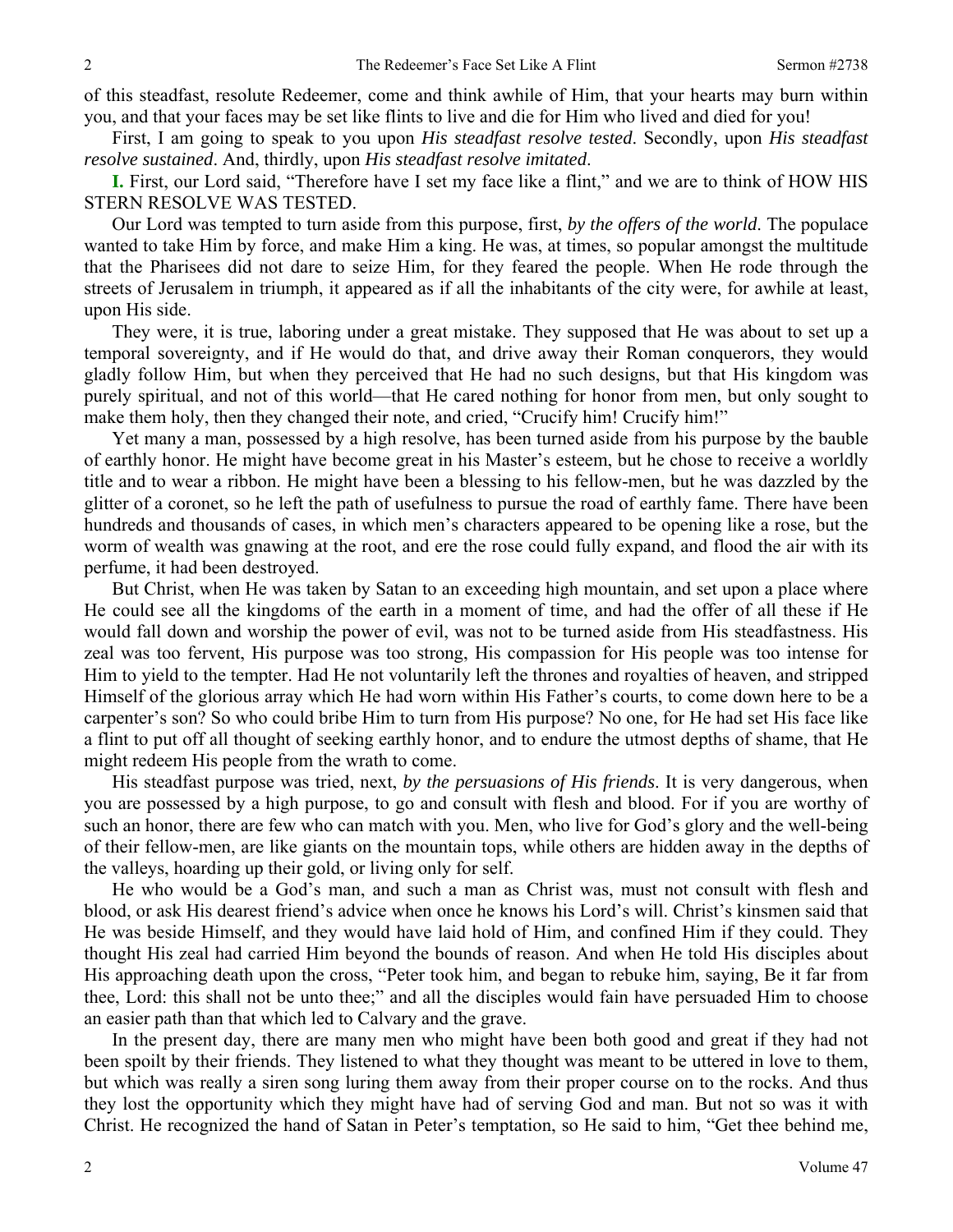Satan: thou art an offense unto me: for thou savorest not the things that be of God, but those that be of men." Thus our Savior resisted all persuasions and with His face set like a flint, went on with His work even until the hour of His death.

A far worse trial, however, to Christ's steadfast resolve was furnished *by the unworthiness of His clients*. "He came unto his own," and how did they treat Him? "His own received him not." He came into the vineyard as God's heir, but what said the husbandmen who had been put in charge of it? "This is the heir; come, let us kill him, and the inheritance shall be ours." Look even at Christ's twelve apostles when He was about to die.

Judas betrayed Him, and Peter denied Him, but what of the rest of the chosen twelve? "Then all the disciples forsook him, and fled." Yet these were the men for whom He was going to die, and He might well have asked Himself, "Are they worth such a sacrifice?" There were others of mankind, for whom He had come to die, what were they doing? If you had been in Jerusalem at that time, you might have heard them in the streets crying, "Crucify him! Crucify him!"

Even when Pilate was convinced of His innocence, and sought to deliver Him from the demented mob, they cried, "His blood be on us, and on our children"—little dreaming how terribly their imprecation would be fulfilled at the destruction of their beautiful city and its guilty inhabitants. These were the very people for whom Christ shed His precious blood for in that crowd, there were thousands who, a few weeks afterwards, heard Peter preach on the day of Pentecost, and believed in that Christ whom they had, with wicked hands, crucified and slain.

If you are about to do a man a kindness, and you find that he is ungrateful and unthankful—or that he is even worse than that, a traitorous, treacherous villain, you stay your hand, and ask yourself, "Why should I make any sacrifice for him?" The apostle Paul wrote to the Romans, "Scarcely for a righteous man will one die," but for unrighteous men, for rebels, for those who ill-treat you, who among men would ever think of dying? Yet our Lord Jesus Christ "died for the ungodly."

Let me tell you what always appears to me to be the most wonderful thing about Christ's death—it is, *that he died for me*. And if you are a believer in Him, you also can say, "He loved me, and gave himself for me." This is the crowning mercy of His death, that there is in us nothing that could have merited such a sacrifice. On the contrary, there is everything in us which, if Jesus had been like other men, would have forced Him to say, "I will not give my life for such creatures as these." Yet He set His face like a flint to carry out His purpose—whatever His clients might do, He still determined to plead their cause and to support His plea even by the shedding of His own blood.

But all these things were comparatively small trials to the great-hearted and resolute Christ, for He was still more severely tested, as to His steadfast resolve, *by the bitterness which He tasted at His entrance upon His great work as our substitutionary sacrifice.* The first drops of that awful tempest, which fell upon Him in the garden of Gethsemane, were hot and terrible. His soul was sorrowful, even unto death, so He resorted to prayer. Yet little comfort had he even in that holy exercise, so he rose from His knees, and went to His disciples that He might speak with them as men usually talk to their sympathizing fellows in their direst agony.

But He found them asleep, so back He went to His Father, and once again prayed, "If it be possible to achieve the salvation of My people, and yet for Me not to drink this cup, let it pass from Me." But when He found that it was not possible, and that His thrice-repeated prayer received no response, He gave Himself up to die without a murmuring word, and bade His slumbering disciples arise, for He was at hand who would betray Him.

If anything could have broken our Savior's resolution, it would have been the agony and bloody sweat of Gethsemane. Yet all that could not turn Him from His purpose. Did you ever feel such exceeding sorrow, were you ever so terribly depressed in spirit that you wished, a thousand times over, that you had never been born or that you could die? Have you ever been subject to dire despair? Some of us have felt as though a sword had been thrust into our bones, slaying all the life of our joy.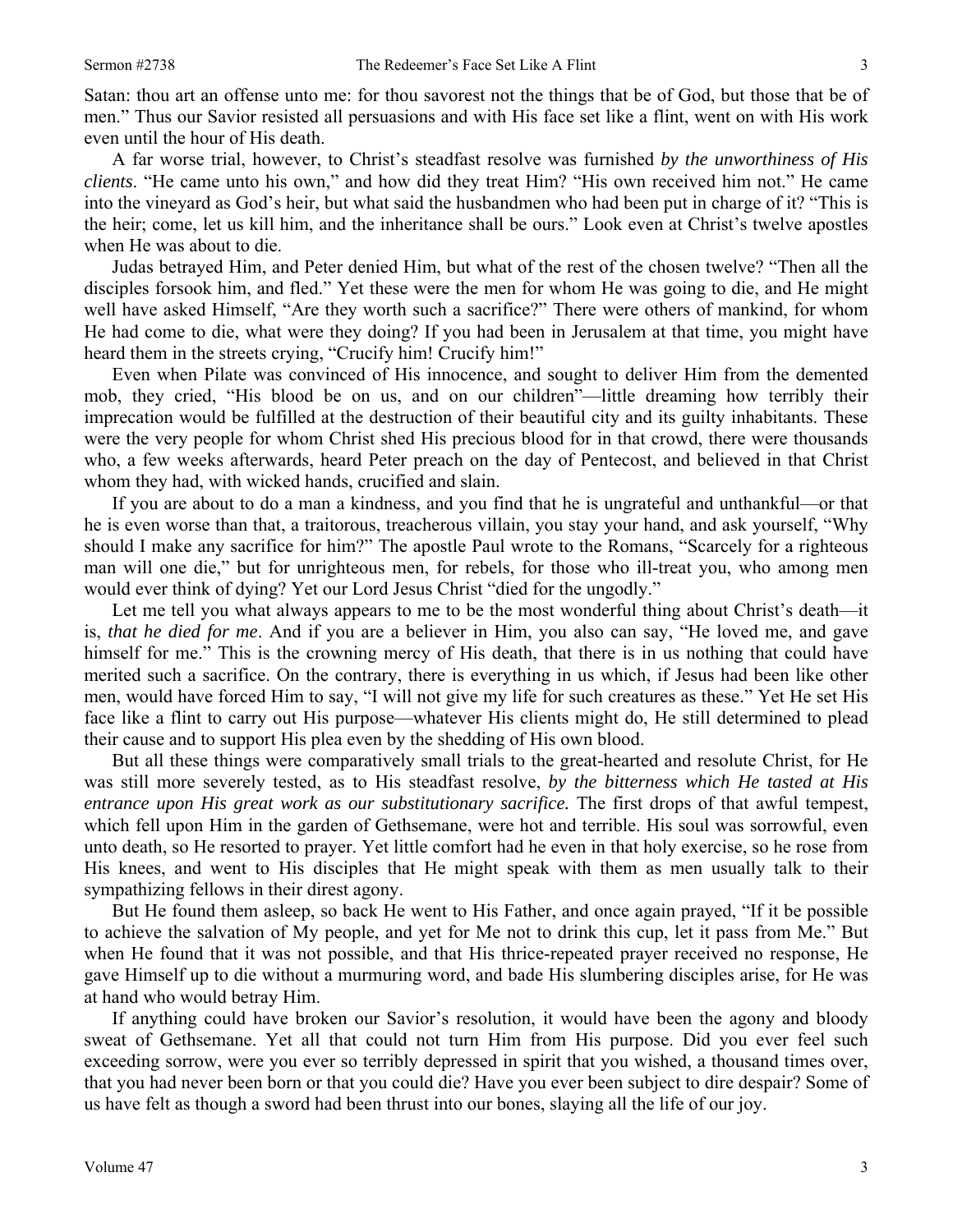At such a time, resolves that have been wisely made are often unwisely broken. The strongest man can scarcely stand up against depression of spirit. Solomon truly said, "The spirit of a man will sustain his infirmity; but a wounded spirit who can bear?" Yet Christ was so resolved to achieve the redemption of His people that, even when reproach had broken His heart, and He was full of heaviness, He still set His face like a flint, and determined that He would accomplish the work that He had undertaken.

I hope I do somewhat stir you up to think with gratitude of my blessed Lord, and of His great love to you, by thus reminding you of His steadfastness of purpose. O you who love Him, help me by giving your best thoughts to sacred meditation upon this wondrous Savior of ours! This morning, [See Metropolitan Tabernacle Pulpit, No. 1,570, "The Lamentations of Jesus."] in speaking upon the words, "When he was come near, he beheld the city, and wept over it," I showed you that there was no flint in the heart of Jesus. And I am trying now to show you what flint there was in His face, how steadfastly this tenderhearted man could move in the direction which he had from eternity determined to take in order to procure the salvation of His people.

After our Savior's trial in Gethsemane, His resolve was further tested *by the ease with which He could have relinquished the enterprise if He had wished to do so*. I have known some people keep to their course of life merely because they could not get out of it. They had a certain purpose in view, to which they had committed themselves in such a manner that they could not withdraw from it. But our blessed Lord had many opportunities when He might have abandoned His purpose.

For instance, when before Pilate, He had to deal with a man who might have been conciliated by a single sentence, yet, "as a sheep before her shearers is dumb, so he opened not his mouth." Pilate greatly marvelled that Jesus answered Him nothing—and if our Lord had spoken to him, and fully explained matters, he might have released Him. It is clear that Pilate had no wish to let Him be put to death. In fact, he had a thorough distaste to the dastardly deed, and tried all he could to prevent it.

If Christ had wished to do so, He might easily enough have turned Pilate against His accusers, and induced him to call for the Roman soldiery to disperse and even to slay the mob in the street, but He did not do so. Even after Christ had been betrayed, there was not a moment in which He might not, with a wish, have set Himself free and with a word, have chased away all His adversaries. But all the while, His face was steadfastly set upon His one great purpose of achieving the redemption of His people and He resolved that the great deed of love must be done, cost what it might.

If He had not been so resolute as He was, He might have been turned from His purpose *by the taunts of those who scoffed at Him.* Wicked men have nailed Him to the accursed tree. Do you see Him bleeding, suffering, dying? He utters an agonizing cry, "Eloi, Eloi, lama sabachthani?" and the heartless spectators pun upon it. He cries to El, the Strong One, and they mock Him by saying, "He calleth for Elias."

The chief priests, and scribes, and elders joined in the mockery, and said, "He saved others; himself he cannot save. If he be the King of Israel, let him now come down from the cross, and we will believe him." He could have come down if He had pleased, but His steadfast resolve held Him to the cross. He might have leaped down into the midst of the ribald throng, like the destroying angel in Egypt, and have swept them all to Gehenna in an instant. Yet there He hung in order that He might redeem men from destruction and all their taunts could not make Him move from His purpose.

There was one, who hung there dying by His side, who said to Him, "If thou be Christ, save thyself and us," taunting Him even with the guilty, miserable lips of a dying thief. And often, taunts are all the sharper when they come from mean, debased men. Yet Jesus bore it all without flinching. Though all the devils from hell might gibe at Him, and men from all parts of the earth might gather to mock, and jeer, and leer at Him, yet still His face was set like a flint to accomplish the task which He had undertaken. It must be done, it shall be done. He will certainly die for His people and nothing can turn Him aside from that resolve.

But how shall I tell you of that last trying test to which He was subjected *by the full stress of the death-agony*? After all, the griefs of His body were but the body of His griefs, but the sufferings of His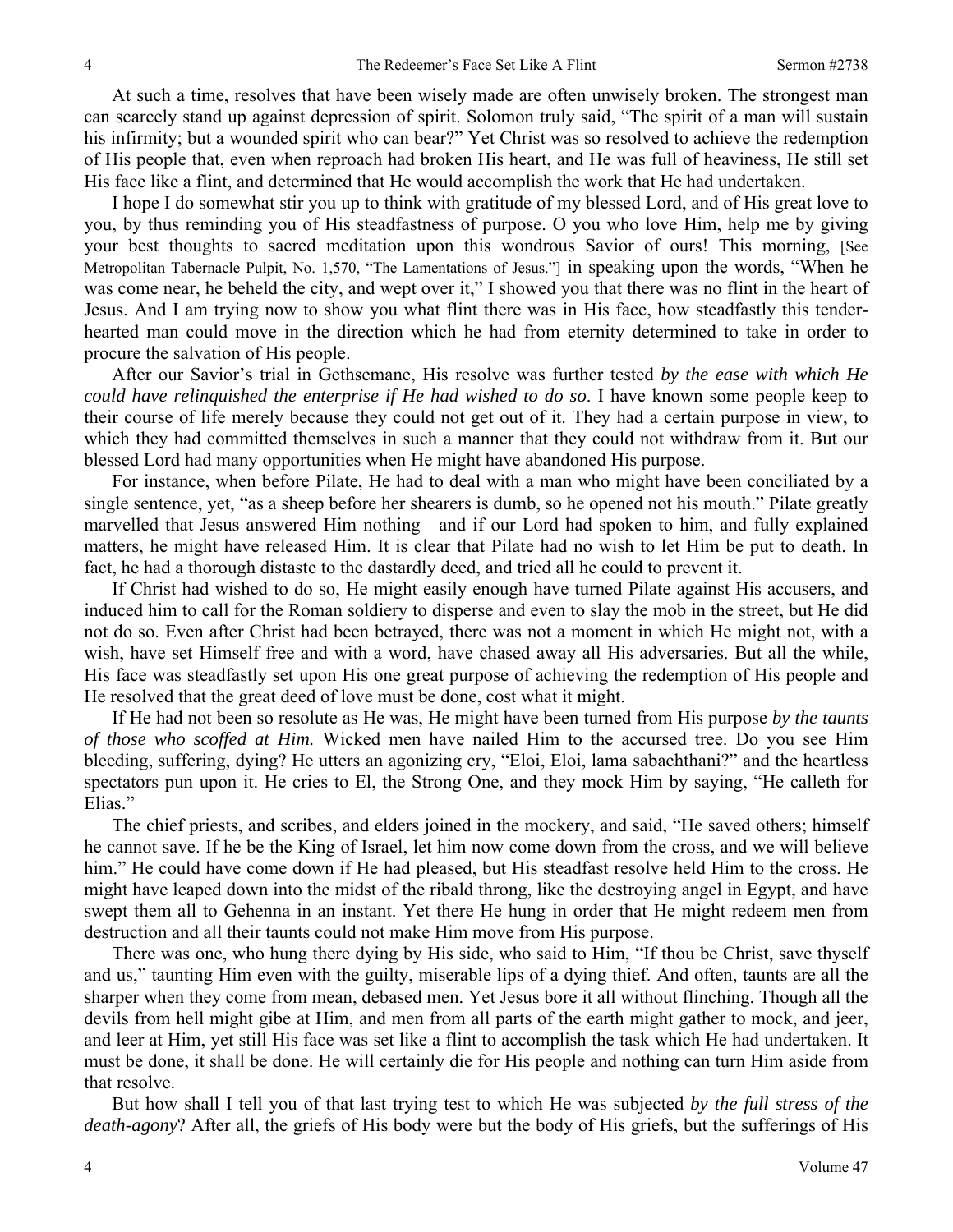soul were the soul of His sufferings. And who can adequately describe these? No mortal tongue ever can fully set them forth. JEHOVAH had permitted Him to stand in the room, and place, and stead of guilty men, and finding Him there, where the actual sinners should have been, He smote Him. it was needful that there should be concentrated into those strokes all the punishment that was due to the vast mass of guilt which was laid upon the great Sin-bearer; and therefore, Christ bore—I cannot put it better than in Hart's words,

> *"Bore all Incarnate God could bear, With strength enough, but none to spare."*

That awful cry, "My God, my God, why hast thou forsaken me?" was the concentration of the very essence of misery and woe. Then was it that the alabaster box was broken, and the precious ointment was poured forth to perfume the air all the way from earth to heaven, for God Himself smells a sweet savor of rest in the sacrifice of His well-beloved and only-begotten Son. Death could not keep Him back from the accomplishment of His purpose to redeem His people. Well did Charles Wesley sing,

> *"Stronger His love than death or hell; Its riches are unsearchable: The first-born sons of light Desire in vain its depths to see; They cannot reach the mystery, The length, and breadth, and height."*

Thus have I shown you how our Lord's steadfast resolve was tested.

**II.** Now, very briefly, notice HOW HIS STEADFAST RESOLVE WAS SUSTAINED.

Recollect that we are now speaking of Jesus, not as God, but as man—or if you will, in the united personality in which the two natures find a wondrous and mysterious union in the God-man, Christ Jesus, the Friend of sinful man.

According to our text and its connection, our Lord's steadfastness resulted, first, *from His divine schooling*. This is described in the fourth verse, "The LORD God hath given me the tongue of the learned, that I should know how to speak a word in season to him that is weary: he wakeneth morning by morning, he wakeneth mine ear to hear as the learned."

Christ never played at covenanting with God, nor did He ever play at saving men. He had given Himself up for us, even from eternity, as a whole burnt-offering, and when He actually became our Savior, He carried out His purpose to the full. This passage seems to teach us that, in His earthly life, His Father was ever near Him, awakening Him, and teaching Him, morning by morning. As a Son, He learned obedience by the things which He suffered, and as the Holy Spirit rested upon Him without measure, His steadfast resolve remained strong and invincible.

And dear friend, if you mean to be resolved to live as a Christian should, you also must be taught of God. You must go to the Word to learn what God the Lord has spoken, or else you will be ignorant and fickle—sometimes hot and sometimes cold, and changeable as the wind. Christ's resolution was sustained by divine schooling and it must be the same with yours also.

Then, next, His steadfastness was sustained *by His conscious innocence*. That is a grand challenge in the eighth verse, "He is near that justifieth me; who will contend with me?" Christ knew, all the while that He was suffering for sin, that He had personally done no wrong. Even when His Father forsook Him for a time, because He was occupying the place of the guilty, He knew that He was free from all guilt of His own.

There is something wonderfully sustaining in the consciousness of innocence under false accusations. I do not think that Job could have survived His many trials if it had not been for the conviction that He was innocent of the charges that His accusers brought against Him. And if God helps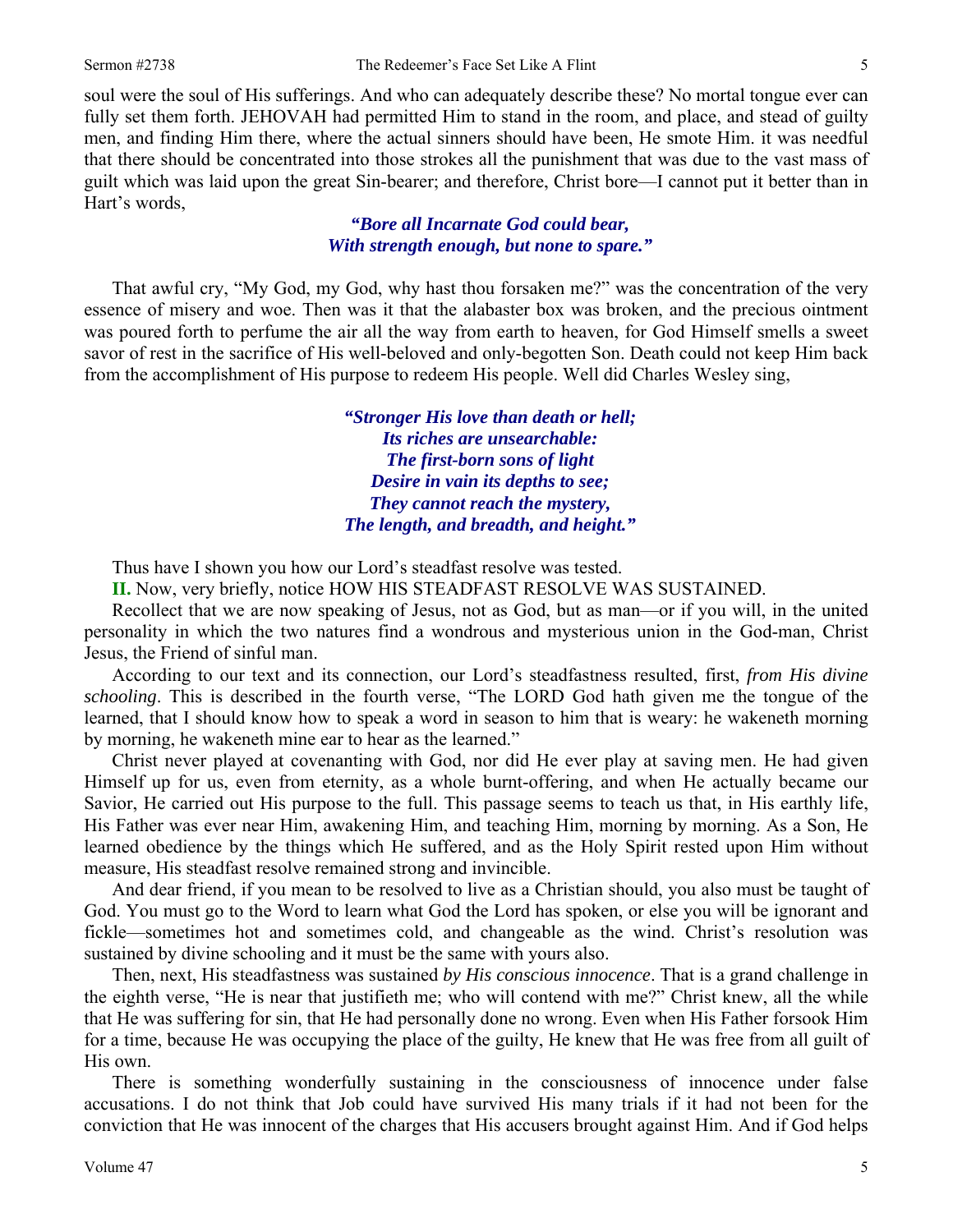you to live a godly life, my dear friend, there is nothing like it to enable you to persevere under all difficulties.

"Conscience," when it is once defiled, "makes cowards of us all," but if we have a conscience void of offense toward God and men, that is a fountain of courage and the source of great strength. Well might our Savior's face be set like a flint when He could say, "He is near that justifieth me: who will contend with me? let us stand together: who is mine adversary? let him come near to me."

But according to our text, the Lord Jesus Christ's resolve was maintained *by His unshaken confidence in the help of God*. Read the whole verse, "For the Lord God will help me; therefore shall I not be confounded: therefore have I set my face like a flint, and I know that I shall not be ashamed." How greatly the Father strengthened Christ in lonely midnight hours, we cannot tell, for we have no records of the fervent prayers to which the cold mountains could have borne witness.

He went wearied to the mountain side—not to sleep, but to cry to God and He came back with the drops of dew still clinging to His locks, but He was strong to face the multitude, or to perform any task that might be required of Him, for He had been with His Father in the midnight hour, and often the whole night through. It was God's own Spirit that came upon Him when He was weary and faint, and strengthened Him for further service. His own testimony to His disciples, concerning this secret sustenance, was, "I have meat to eat that ye know not of."

The Father helped Him, and the Spirit helped Him. And that is how you also need to be helped. If the "strong Son of God" put Himself into such a condition, for our sakes, that He needed such aid as this, how much more must you and I need it, our weakness being so manifest, and our fickleness so evident!

There was one thing more by which Christ's resolve was sustained—that was, *by the joy that was set before Him.* You know the passage in which Paul wrote to the Hebrews, "Who for the joy that was set before him endured the cross, despising the shame." What was that joy but the joy of saving immortal souls—the joy of vindicating the broken law of God—the joy of breaking down the power of evil in the world, and setting up a kingdom of goodness and of love—the joy of bringing to men a remedy for all their diseases, a cure-all for their miseries—the joy of gathering unto Himself a multitude that no man can number, redeemed by blood out of every nation, and kindred, and tongue, who should glorify God even the Father for ever and ever?

There have been mothers who have borne a thousand sorrows for the sake of their children. There have been brave warriors who have endured wounds and death itself for the sake of their country. But what shall I say of this glorious One, whose joy it was to lift up us who were so low, to cleanse us who were so foul, to find us who were lost, and to save us who, without His saving grace, would all have been cast away forever?

There must have beamed, in the Savior's eye, a light of supreme benevolence as He said to Himself in His last agonies, "I am dying, but I am, by my death, redeeming my people from destruction. I am suffering more than tongue can tell, but by means of my sufferings, they shall be rescued from the wrath to come. The pouring out of my blood is scattering seeds of bliss in the furrows of earth that once were cursed by sin, and from them a seed shall arise to serve my Father, and to be unto Him a chosen generation, a peculiar people. Multitudes of weary ones shall find rest by coming unto Me, and troubled spirits shall be filled with joy as, by faith, they behold Me dead and risen again." This was the joy that sustained our Savior under all He had to endure.

**III.** My time is almost gone, so I will only say just a little upon the last part of my theme, which is, CHRIST'S STEADFAST RESOLVE IMITATED.

Brothers and sisters in Christ, I speak especially to you. We serve a Master who steadfastly set His face to go to Jerusalem, in order that He might accomplish the one great purpose for which He came to earth, and from which He could not be turned. Therefore, it behoves us to be faithful to Him and to partake as far as we can of His spirit. Does He not seem to accuse us, without saying a word, for His face was set like a flint, while our faces are often made to blush with shame when we are called upon to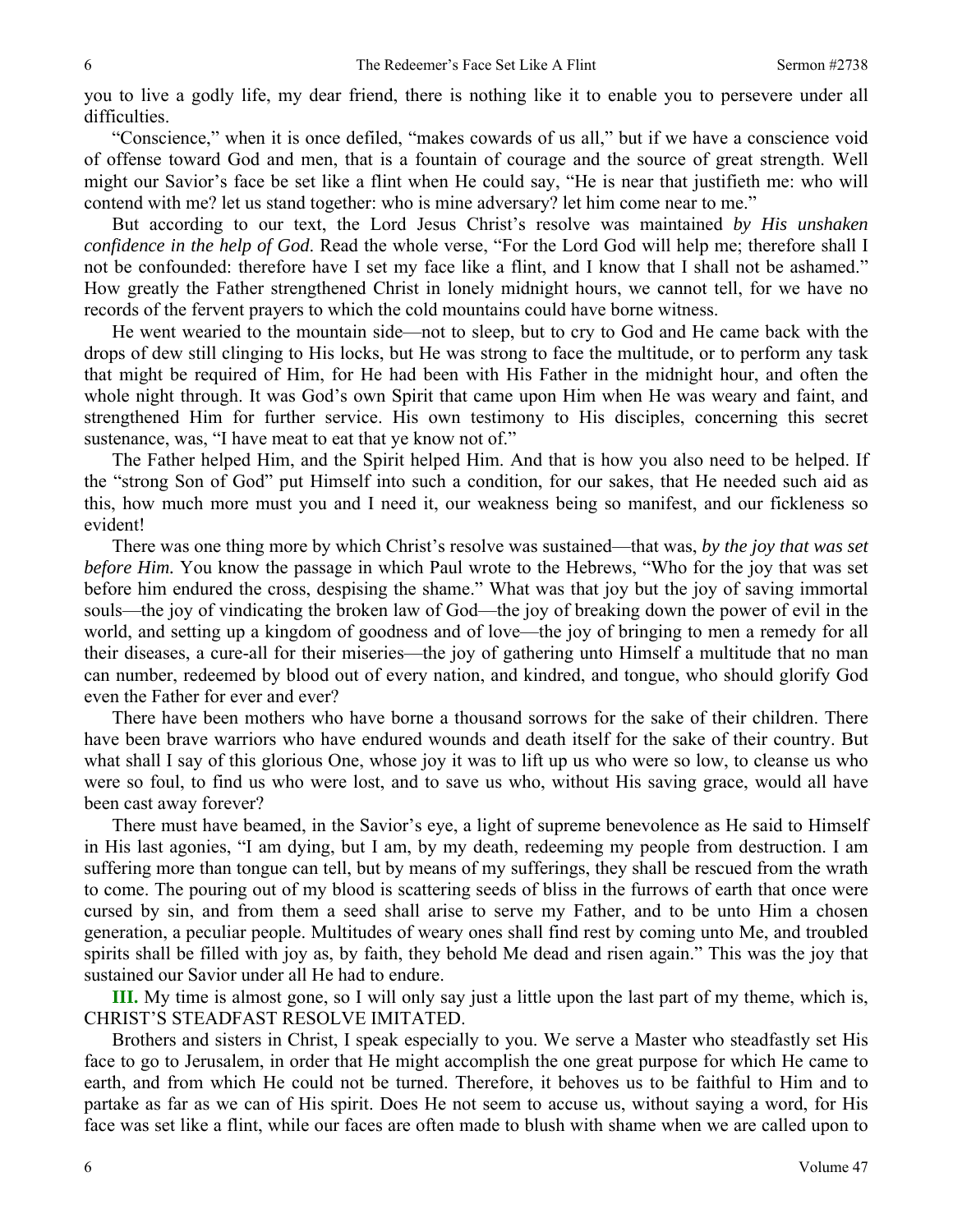speak up for Him, or perhaps when we are ashamed to do so? O you fickle Christians, hot in a revival service and lukewarm afterwards, you who sing,

# *"Here, Lord, I give myself away,"—*

and yet do nothing of the kind—O you who say that you love the Lord with all your hearts, and declare that you are willing to die for Him, yet go into the world to put Him to an open shame by your inconsistencies—look at your Lord, and then blush to such a crimson hue as no one can take out of your face again! If we truly follow such a Lord as Christ is, we also ought to be flinty-faced for all holy purposes, and I ask you, dear friends, to pray to God the Holy Spirit to make you so.

To attain this end, *if there is anything right in this world, be on the side of it*. No matter what it costs you, no matter whether you lose friends or not, if it is right, stand up for it, for Jesus would have done so. Policy would suggest that you might as well tack just a little—do not go over to the wrong side, but be a neutral. Take the golden mean, which often is both "golden" and "mean" too. Do nothing of the kind, I implore you. Oh, that we might have grace to say, "Gold or no gold, right is right and we are on that side even if death follows for the right and the true."

Next, *if you have a right purpose that glorifies God, carry it out*. It is difficult to do that, you say. Well, then, you must be all the more determined in your resolve to do it. There is nothing in the world so hard but something harder will cut it. So, if your own resolve becomes harder than the difficulty you have to face, the thing goes to be done. It ought to be so with us, for it was so with Christ.

Are you resolved, dear friend, that being a Christian you will spread the Redeemer's kingdom? Then break that cowardly silence which has so long held you in captivity and speak for Christ. How can a dumb tongue glorify Him? How can you expect to win others to Him if you never speak about Him? If this be a cross to you, resolve that you will take it up, and carry it bravely for Christ.

I pray that not one of the members of this church may be barren and unfruitful. Is there one of you who has never brought another soul to Christ? I am afraid there are some such members amongst us. Yet I am very happy to testify that I have seen many of your faces in the sweetest possible association. By that expression, I mean that I have seen you bring a friend to me, and say, "Here is a soul that I have tried to comfort, that I hope I have really led to Christ, and I have brought him to you that he may confess his Savior, and unite with the Lord's people in church-fellowship."

There used to sit, in the left-hand gallery there, an old man, who had a small annuity, who had his time to himself, and who brought to me, one after the other, I can scarcely tell you how many persons whom he had induced to come into this place, and sit in his seats. He took a whole pew in order that he might bring people into it, and he would walk in Hyde Park, from day to day, till he met with a likely gentleman who would accept the seat ticket, and come here at the next service. And there are many, who are now members of this church, who gratefully remember old Mr. Hobson because they would never have been likely to be here if he had not brought them where they could hear of Christ, and learn to trust Him.

When our friend died, I greatly missed him, for I scarcely knew another who spent himself as he did. He had no powers of speech, but he bought the printed sermons, and gave them to people, saying that he heard that sermon preached, and as he liked it, would they mind reading it? And when he brought the converts to join the church, I tell you that there never was any mother who showed her firstborn child with such delight as he had when he said to me, "When can you see another, sir? I have caught another, blessed be God!"

Oh, that all of you, with little ability or with great talents, would try so to live that, for Christ's sake, you would set your face like a flint in your holy resolve not to go to heaven alone, feeling that you must have others to share its glories with you! You barren Christian, I cannot bear to think of you remaining as you are, never having brought one soul to the Savior!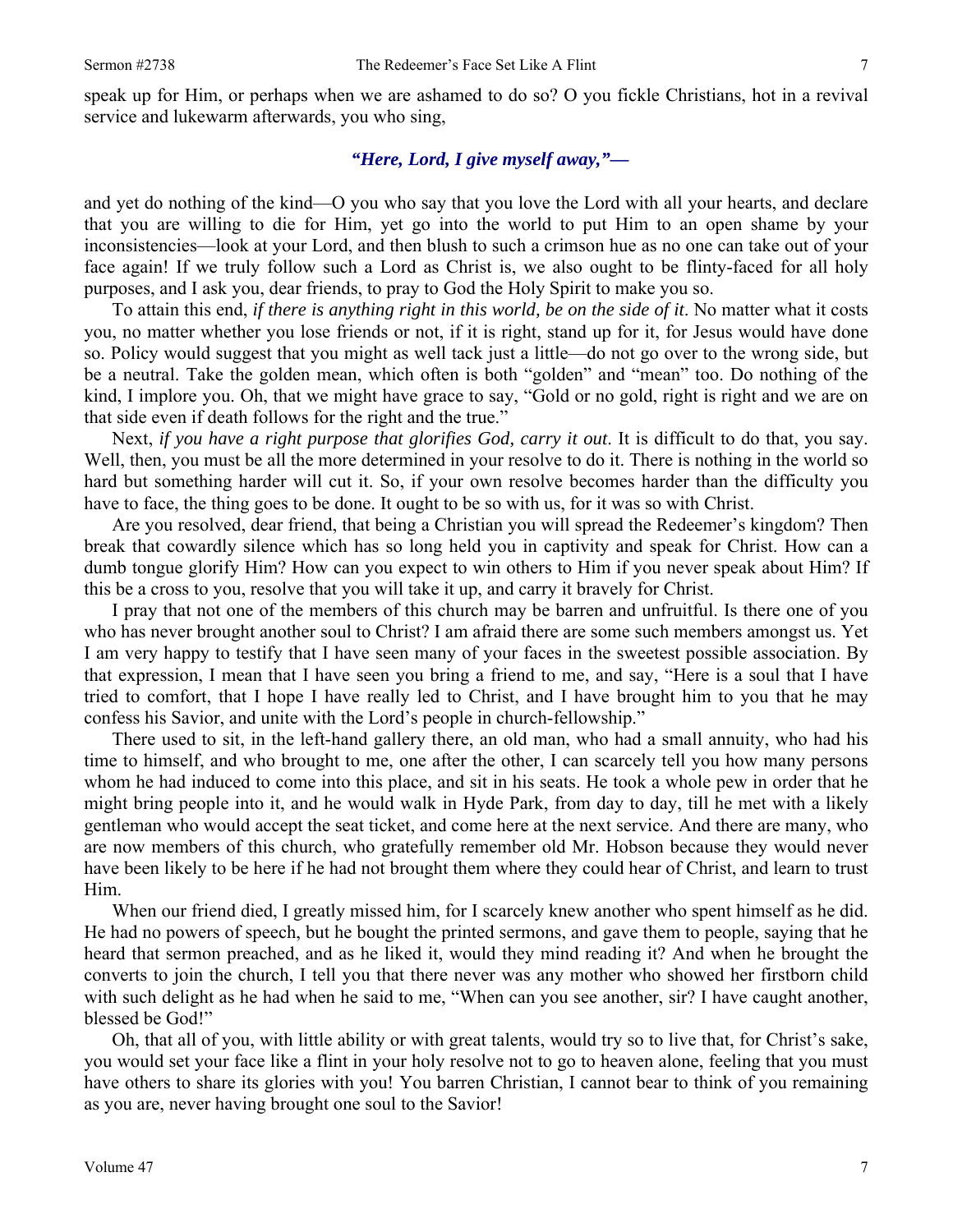What will you feel in heaven when you get there? I have no doubt you will be happy, but there will be nobody to come up to you, and say, "Blessed be God that I see you here, for you brought me to Jesus!" Oh, I am sorry for you, brother! You will get up in a corner, all alone, I am afraid—I will try to come round your way, if I can, but I think that, even in heaven, those who have worked most for Christ will like to get together, and they will like to have around them a cluster of those of whom they can say to God, "Here am I and the children whom thou hast given me."

I must say just this closing word. There are some of you, working-men, who come here and who begin to fear the Lord, but when you get into the workshop, everybody jeers at you. Now, set your face like a flint, and resolve not to mind it. I pray God that, in the midst of the chaff and the foul language with which your ears will be assailed, you may be able to stand fast for God, even as Christ Jesus stood fast for you. The Lord bless you all, for Jesus Christ's sake! Amen.

### **EXPOSITION BY C. H. SPURGEON**

#### *ISAIAH 50*

This chapter might well have been written by our Lord Jesus Christ Himself at the time when He was upon the earth.

**Verse 1.** *Thus saith the LORD, Where is the bill of your mother's divorcement, whom I have put away? or which of my creditors is it to whom I have sold you?*

There were some who said God had put away, like a divorced woman, His ancient people, that He had sold His children into slavery, but He says, "It is not so. Where is the bill of divorcement? To whom have I sold you?"

**1.** *Behold, for your iniquities have ye sold yourselves, and for your transgressions is your mother put away.*

That is to say, the nation, which was their mother, had lost the favor of God—not because of His capriciousness, but because their sins had cried aloud for justice and for judgment. It could not be that God should be in friendly relationship with such a people, so hypocritical, so false, so every way rebellious against Him.

**2.** *Wherefore, when I came, was there no man? when I called, was there none to answer?*

Christ came to this world at a time when there practically seemed to be none left on the earth who were good for anything. The Pharisees, who were, outwardly, the most religious of men, were proud formalists and base hypocrites, and the whole nation had gone astray from God, so that Christ might well ask, "When I came, was there no man? When I called, was there none to answer?"

**2.** *Is my hand shortened at all, that it cannot redeem? or have I no power to deliver? behold, at my rebuke I dry up the sea, I make the rivers a wilderness: their fish stinketh because there is no water, and dieth for thirst.*

Here the Lord reminds them of what He did at the Red Sea. This same Christ, who came here, and found none to answer to His call, is the true God who was the Redeemer of Israel. He led the tribes through the Red Sea, drying it up by the word of His mouth, that there might be a way for His ransomed to pass through. Yet, when this great Redeemer came to earth, so far as the most of men were concerned, there were none to welcome Him. Even though He came in love and tenderness, there were none to answer to Him.

**3-4.** *I clothe the heavens with blackness, and I make sackcloth their covering. The Lord GOD hath given me the tongue of the learned, that I should know how to speak a word in season to him that is weary: he wakeneth morning by morning, he wakeneth mine ear to hear as the learned.* 

Notice the wonderful contrast between the third verse and the fourth. It is the same "I" who says, "I clothe the heavens with blackness," who becomes a scholar in God's school and bows His ear to listen to the teachings of the Father. "Though he were a Son, yet learned he obedience." He was so great that